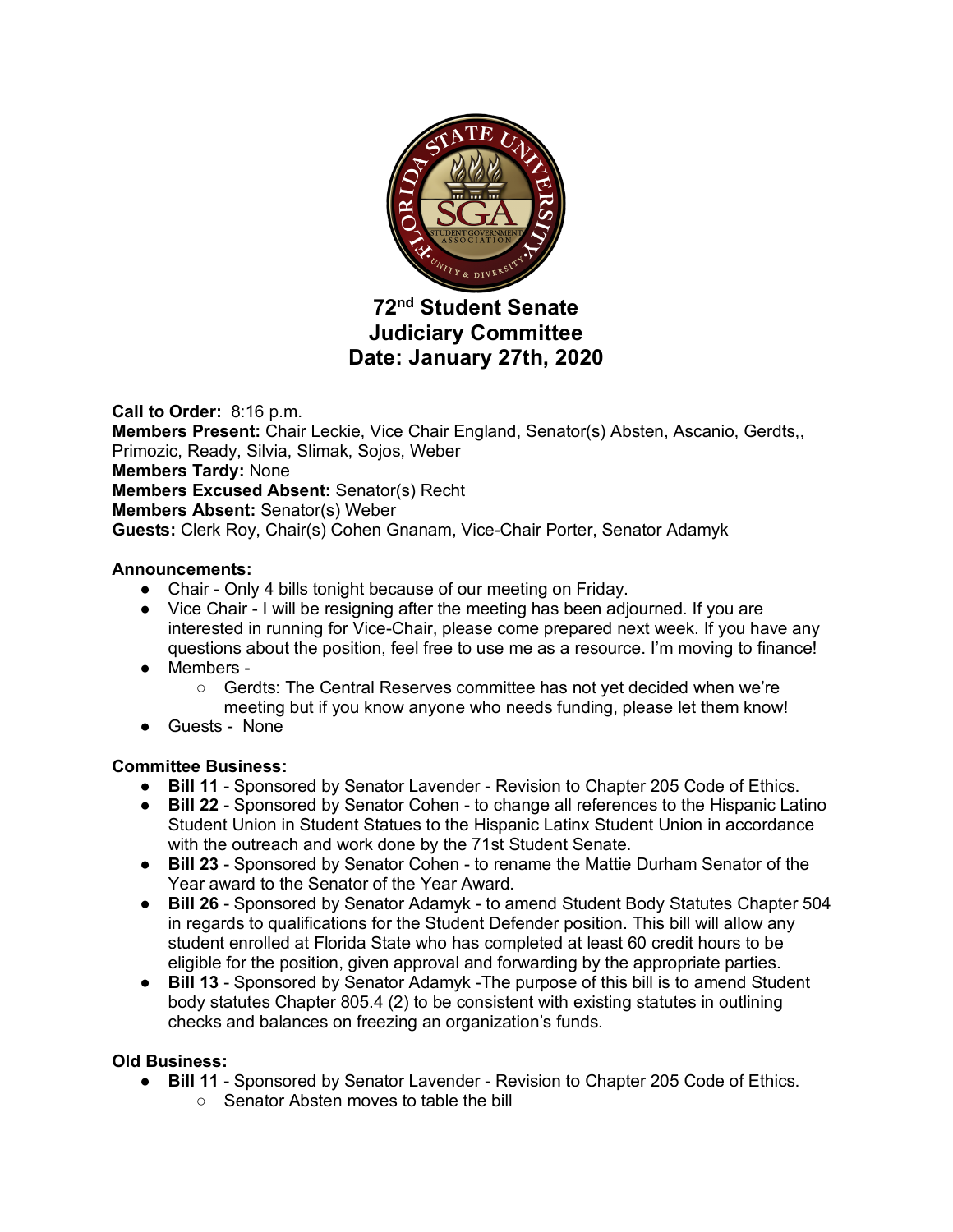- Senator Ascanio seconds
- Bill **TABLED**

### **New Business:**

- **Bill 22** Sponsored by Senator Cohen to change all references to the Hispanic Latino Student Union in Student Statues to the Hispanic Latinx Student Union in accordance with the outreach and work done by the 71st Student Senate
	- Opening Statement
		- Cohen: Designed to change the name of HLSU. This has passed through several people/committees already. This has been requested by the HLSU. From Hispanic/Latino Student Union to Hispanic/Latinx Student Union.
	- Technical, Non-Detableable
		- None
	- Senator Sojos moves to enter Round Table Discussion
	- Senator Ascanio seconds
	- Round Table
		- Gerdts: As the judiciary representative to the naming committee, this is one of those things where the opinion of the Senate is less important. We just have to make sure it's done correctly. Allowing a community to rebrand themselves to be more inclusive is important. I would be highly opposed to any opinion that differs.
		- Primozic: The Director of HLSU has always felt the need to be more inclusive. I think we as Senate should support their opinions.
		- Ascanio: I really appreciate this is being brought up and I am all for inclusivity.
	- Senator Gerdts moves to pass by acclamation
	- Senator Ascanio seconds
	- Bill **PASSED BY ACCLAMATION**
- **Bill 23** Sponsored by Senator Cohen to rename the Mattie Durham Senator of the Year award to the Senator of the Year Award.
	- Opening Statement
		- Cohen: Mattie Durham who used to work for student affairs and SGA resigned. One of the awards was renamed to her name but we did this without consulting with the community. People had issues with this and after going back and forth on this, we need to be respectful of the students who came to Senate and expressed dissent. The renaming committee advises that we change it back to as it was before. Yields 1:15 to closing.
	- Technical, Non-Detableable
		- None
	- Senator Primozic moves to enter Round Table Discussion
	- Senator Sojos seconds
	- Round Table
		- Absten: One of the first meetings I came to as a Legislative Aide was when people came to Senate to express dissent over this name. I support this.
	- Senator Primozic moves to pass by acclamation
	- Senator Sojos seconds
	- Bill **PASSED BY ACCLAMATION**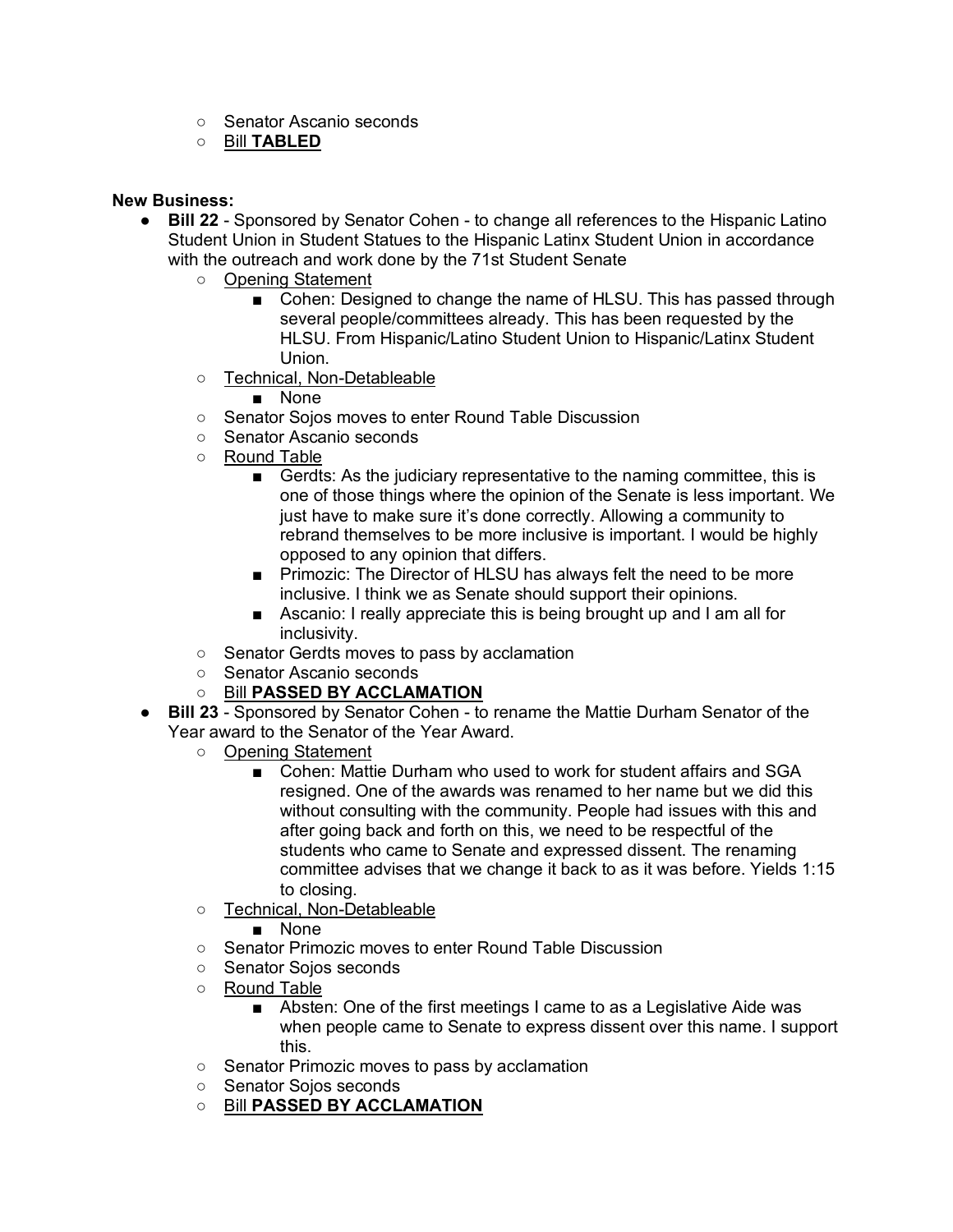- **Bill 26** Sponsored by Senator Adamyk to amend Student Body Statutes Chapter 504 in regards to qualifications for the Student Defender position. This bill will allow any student enrolled at Florida State who has completed at least 60 credit hours to be eligible for the position, given approval and forwarding by the appropriate parties.
	- Senator Gerdts moves to table the bill
	- Senator Slimak seconds
	- Bill **TABLED**
- Senator Primozic moves for a 2 minute recess.
- Senator Silvia seconds
- **RECESS**
- **Bill 13**  Sponsored by Senator Adamyk -The purpose of this bill is to amend Student body statutes Chapter 805.4 (2) to be consistent with existing statutes in outlining checks and balances on freezing an organization's funds.
	- Opening Statement
		- Adamyk: Thank you Judiciary for hearing this bill. So this just adds a section into 805.4 that was there before we passed the last major finance code overhaul. President Steinberg pointed out that taking this out creates an inconsistency. This is just adding something back in that was already in statutes before.
	- Technical, Non-Detableable
		- None
	- Senator Gerdts moves to enter Round Table Discussion
	- Senator Sojos seconds
	- Round Table
		- Gerdts: What happens if the Senate Finance Committee's decision is overturned by the SB president and SB Treasurer. Could the Senate overrule this decision?
		- Adamyk: That might not be addressed by existing language. I'm just readding the text as it was before. I'm open to going back and looking at this again but I just want to fix the existing inconsistency.
		- Ready: We've never had any organisation be frozen, yet, in my time. In any situation that this happened, the Senate would majority vote to freeze an organisation.
		- Gerdts: Every other avenue has been defined and explained except this one. This has an unbelievably small chance of happening, but right now it's not currently covered by statutes. Would you be okay with a small amendment?
		- Adamyk: For this particular bill, I would not. Just because this has already gone through Finance and that committee wouldn't have time to debate over that new amendment. My suggestion is to have that as a separate bill.
		- Gerdts: I'm not going to die on this very small sword, it was just some confusion I had upon reading this. The people who wrote this section didn't write it in the way I would've. Understanding all of that, I do see the hole that the sponsor is trying to fix. I do support this though.
	- Senator Gerdts moves to pass by acclamation
	- Senator Sojos seconds
	- Closing: Thank you all for hearing me tonight. Thank you Senator Gerdts for your questions tonight and for bringing to light a possible problem for the future. I hope you all vote to restore consistency! Thank you. Yields 1:29.
	- Vote: